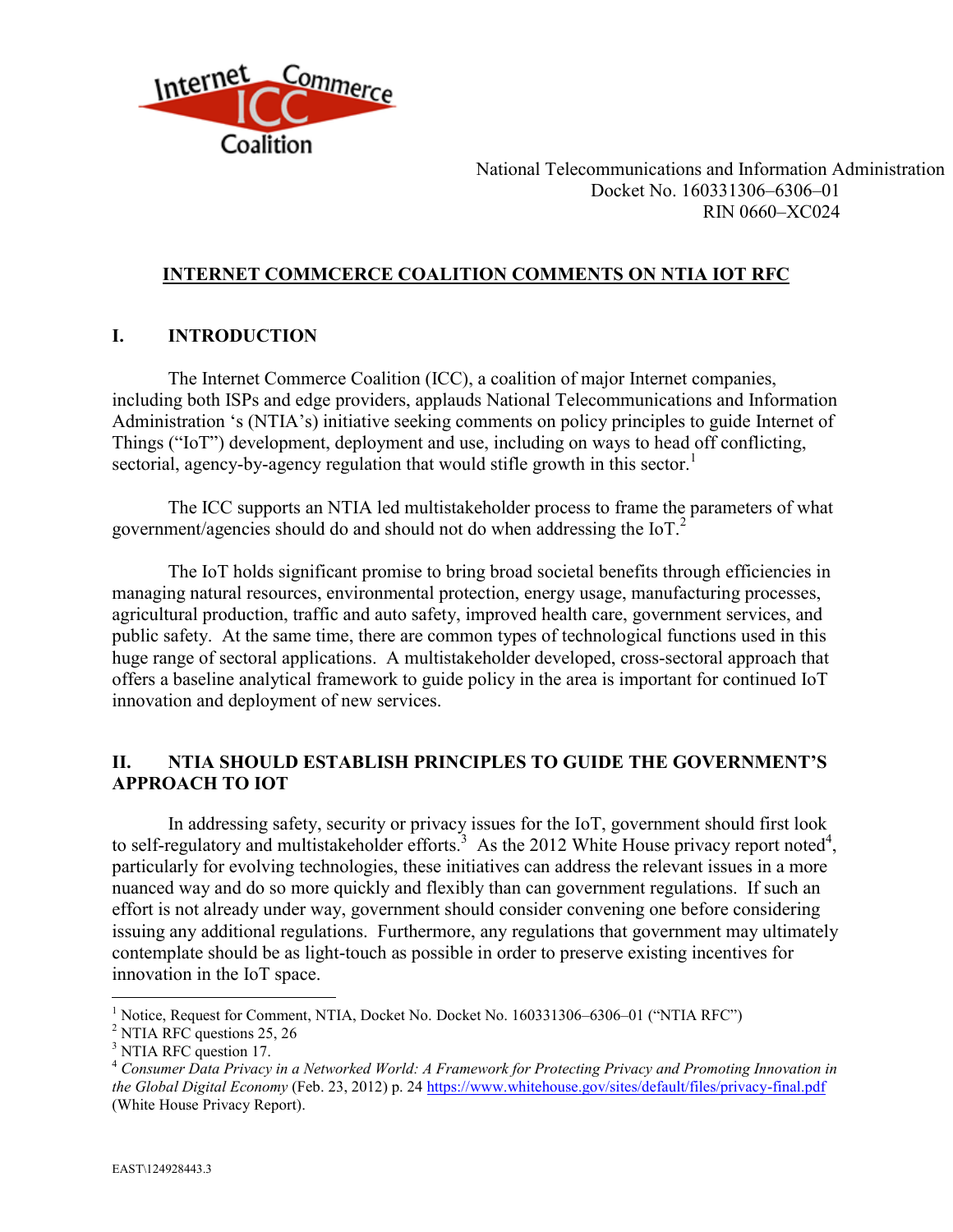

## **A. The green paper should encourage the preemption of agency-by-agency, sectorial regulation through the principle of tech neutrality.**

Companies in virtually every industry sector are undertaking IoT initiatives. NTIA's "green paper" should head off conflicting agency-by-agency regulation that may stifle economic growth and innovation in the IoT sector. NHTSA, FCC (in its Broadband Privacy NPRM)<sup>5</sup>, FTC, FDA, FAA (drones including pursuant to the FAA reauthorization bill<sup>6</sup>), and GSA/DOD procurement rules, and state and local laws are all potential sources of uneven and disjointed sector specific regulation.

Given the siloed regulatory authority of each of these agencies, scenarios could easily arise where two regulated entities (working together on an IoT device or service) are required to undertake incompatible approaches to the device or service deployment because of conflicting regulatory requirements. Two entities developing competing IoT products could be subject to two different set of rules, causing regulatory disparity, fragmentation in both IoT device development and IoT services, and consumer confusion.

For example, NHTSA has auto safety related rules establishing a 12-year data retention requirement for purposes of tracking auto performance over the course of a vehicle's lifetime. Likewise, the FCC has rules applicable to telecom carriers requiring that certain call records be retained for a minimum of 18 months.<sup>7</sup> In contrast, the FTC IoT Report calls for limited customer data retention timeframes  $8$  as does the White House Consumer Privacy Bill of Rights<sup>9</sup> and numerous privacy bills introduced in Congress.<sup>10</sup> Furthermore, the FCC's Broadband Privacy NPRM has asked if there should be data minimization and destruction mandates for such data. $11^{\circ}$ 

 $\overline{a}$ 

 $9$  Administration Discussion Draft Consumer Privacy Bill of Rights Act of 2015, [https://www.whitehouse.gov/sites/default/files/omb/legislative/letters/cpbr-act-of-2015-discussion-draft.pdf.](https://www.whitehouse.gov/sites/default/files/omb/legislative/letters/cpbr-act-of-2015-discussion-draft.pdf)

<sup>5</sup> *In the Matter of Protecting the Privacy of Customers of Broadband and Other Telecommunications Services*, Notice of Proposed Rulemaking, WC Docket No. 16-106 (March 31, 2016), "FCC Broadband Privacy NPRM").  $6$  S. 2758, H.R. 4441 (114<sup>th</sup> Congress).

 $7$  47 C.F.R. § 42.6.

<sup>8</sup> *Internet of Things, Privacy and Security in a Connected World*, FTC Staff Report, Jan. 2015, pp. iv., vii, 35-37, and 39 ("FTC IoT Report") [https://www.ftc.gov/system/files/documents/reports/federal-trade-commission-staff](https://www.ftc.gov/system/files/documents/reports/federal-trade-commission-staff-report-november-2013-workshop-entitled-internet-things-privacy/150127iotrpt.pdf)[report-november-2013-workshop-entitled-internet-things-privacy/150127iotrpt.pdf.](https://www.ftc.gov/system/files/documents/reports/federal-trade-commission-staff-report-november-2013-workshop-entitled-internet-things-privacy/150127iotrpt.pdf)

 $^{10}$ S.1158, Consumer Privacy Protection Act of 2015, Sen. Patrick Leahy, 114<sup>th</sup> Congress; H.R. 4517, the Application Privacy, Protection, and Security Act of 2016 (APPS Act), Rep. Hank Johnson, 114<sup>th</sup> Congress; S. 547, Commercial Privacy Bill of Rights Act of 2015, Sen. Bob Menendez (114<sup>th</sup> Congress).

<sup>&</sup>lt;sup>11</sup> FCC Broadband Privacy NPRM, <sup>[1]</sup> 129, 221, and 230.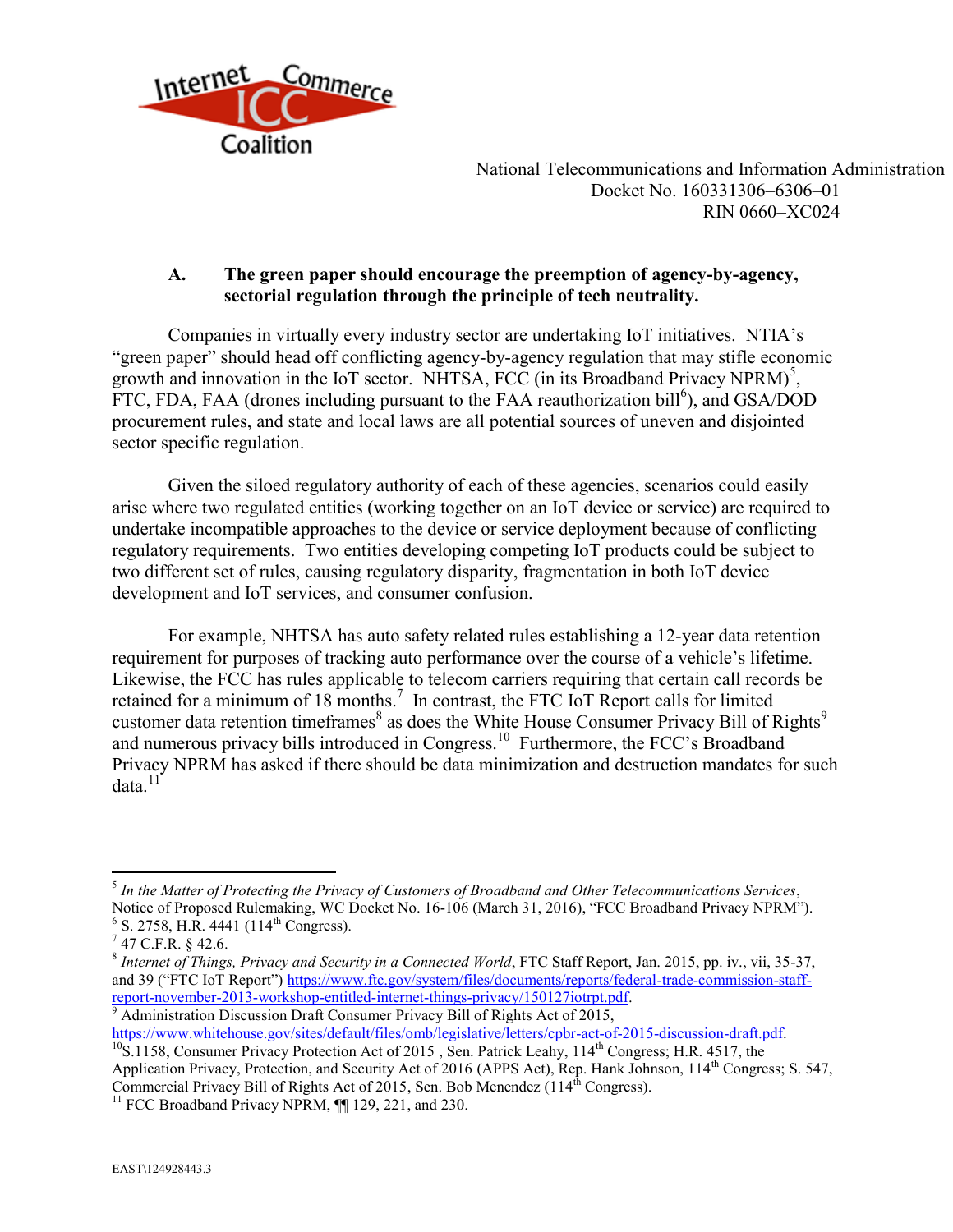

RIN 0660–XC024

The IoT landscape is not limited to devices and systems that communicate within a single traditional category (consumer vs. industrial, public vs. private, device-to-device vs. human interfacing).<sup>12</sup> For example, devices used for vehicle telemetrics may be used for personal purposes by the owner of an automobile for monitoring battery levels or engine status, but the device may also be used by first responders following an accident. NTIA should discourage continuing down the road of siloed regulatory models. Instead, NTIA should develop a forward-looking cross-sectoral approach, rather than leaving other regulators on the course of attempting to shoehorn the IoT into legacy frameworks.

We respectfully request that NTIA head off disparate treatment of IoT by adopting a principle of technology neutrality in privacy and security regulation. NTIA should establish this cross-cutting, technology and sector neutral paradigm based upon existing, tech neutral frameworks like the National Institute of Standards & Technology (NIST) Cybersecurity Framework<sup>13</sup>, the 2010 Department of Commerce green paper<sup>14</sup>, the White House Privacy Report<sup>15</sup>, and the FTC IoT Report<sup>16</sup>, which already provide adequate tools to meet new challenges.<sup>17</sup> The framework could leave room for additional safety regulation, for example, but establish a clear set of principles and purposes under which additional requirements would be acceptable.

#### **B. The green paper should include a principle on process outcomes for security and privacy.**

The green paper should reiterate the importance of process outcomes that can evolve with security threats, instead of mandating particular security solutions. This approach was used with the NIST Cybersecurity Framework. As with the NIST Cybersecurity Framework, exercises in identifying process outcomes should be accompanied by the identification of security standards developed by standards organizations and industry best practices.<sup>18</sup> This approach allows for recognition that the mechanics and core approaches to security do not vary materially by sector, again emphasizing the first principle of tech neutrality.<sup>19</sup>

<sup>&</sup>lt;sup>12</sup> NTIA RFC question 4.

<sup>&</sup>lt;sup>13</sup> NIST Cybersecurity Framework, Feb 12, 2014 [http://www.nist.gov/cyberframework/upload/cybersecurity](http://www.nist.gov/cyberframework/upload/cybersecurity-framework-021214.pdf)[framework-021214.pdf.](http://www.nist.gov/cyberframework/upload/cybersecurity-framework-021214.pdf)

<sup>14</sup> *Commercial Data Privacy and Innovation in the Internet Economy: A Dynamic Policy Framework*, Internet Policy Task Force Green Paper, December 16, 2010, fn. 124, [https://www.ntia.doc.gov/report/2010/commercial](https://www.ntia.doc.gov/report/2010/commercial-data-privacy-and-innovation-internet-economy-dynamic-policy-framework)[data-privacy-and-innovation-internet-economy-dynamic-policy-framework.](https://www.ntia.doc.gov/report/2010/commercial-data-privacy-and-innovation-internet-economy-dynamic-policy-framework)

<sup>&</sup>lt;sup>15</sup> White House Privacy Report, p. 24.

<sup>&</sup>lt;sup>16</sup> FTC IoT Report.

<sup>&</sup>lt;sup>17</sup> NTIA RFC, question 1b.

<sup>18</sup> *See NIST Cybersecurity Framework*, Framework Core, Informative References pp. 20-35.

<sup>&</sup>lt;sup>19</sup> NTIA RFC questions 16a. and 16c.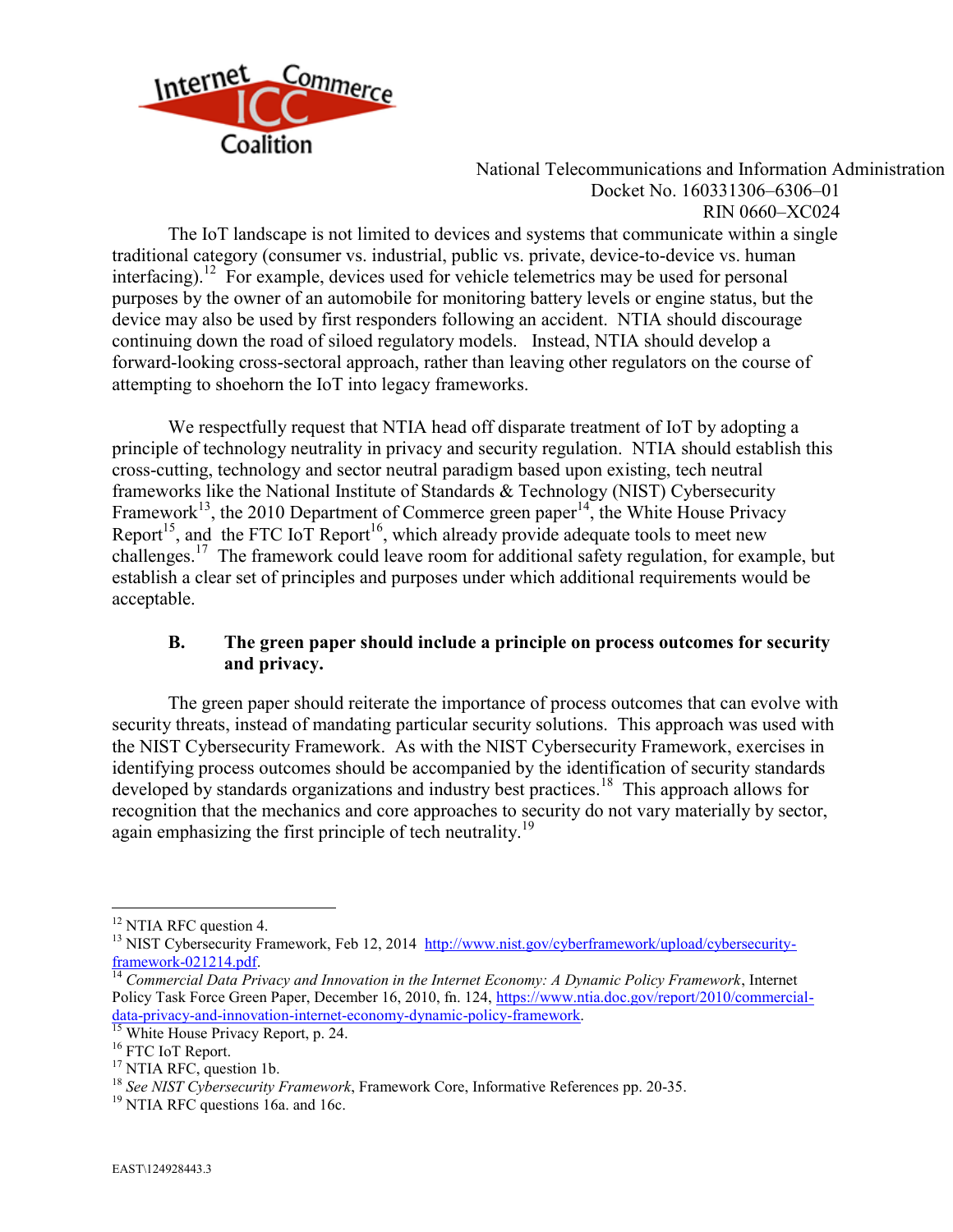

#### **C. The green paper should include a principle establishing that privacy protections must be based upon the sensitivity of information.**

NTIA should caution against prescriptive rules for a risk resulting from information emanating from the IoT. Consistent with the FTC privacy framework, information about children, financial and health information, Social Security numbers, and precise geolocation data should be treated as sensitive.<sup>20</sup> However, sensitive information could evolve in the future, just as it has in the FTC framework. Consequently, as noted above, government should defer first to self-regulatory or multistakeholder proceedings, which can quickly and flexibly address existing challenges. Failing that solution, any proposed rules should be as light-touch as possible and reflect the same flexibility inherent in the FTC framework.

# **D. The green paper should include a principle of flexibility for future use of IoT data.**

Many of the new beneficial uses of IoT data arise from the ability to analyze, combine, and share data after it is collected including for purposes that were not initially anticipated at the time of collection.<sup>21</sup> Finally, in this privacy principle, NTIA should recognize the important correspondence between Big Data and IoT, including significant, very beneficial uses of deidentified data in conjunction with the IoT and embrace a de-identification standard that both protects personal privacy and enables innovation.

Use-based restrictions based upon the context of the use and a reasoned risk-based analysis by the company offering the IoT product or service as an alternative to user choice should be an option rather than a top down, blanket regulatory requirement for "informed consent". Consequently, we ask that NTIA provide for a principle allowing for flexibility in innovation that will resolve conflicts with constructs for notice and consent that may not be optimal for devices without a user interface enabling informed consent.

### **III. The principles should be developed by the Internet Policy Task Force.**

The above principles should be developed by the Internet Policy Task Force and proposed to the White House and the Office of Management and Budget (OMB).<sup>22</sup> There should

<sup>20</sup> *Protecting Consumer Privacy in An Era of Rapid Change*, at 58-60 (March 2012), ("FTC Privacy Report") available at [https://www.ftc.gov/sites/default/files/documents/reports/federal-trade-commission-report-protecting](https://www.ftc.gov/sites/default/files/documents/reports/federal-trade-commission-report-protecting-consumer-privacy-era-rapid-change-recommendations/120326privacyreport.pdf)[consumer-privacy-era-rapid-change-recommendations/120326privacyreport.pdf.](https://www.ftc.gov/sites/default/files/documents/reports/federal-trade-commission-report-protecting-consumer-privacy-era-rapid-change-recommendations/120326privacyreport.pdf)

<sup>&</sup>lt;sup>21</sup> Center for Data Innovation, Daniel Castro & Jordan Misra (Nov. 2013[\) http://www2.datainnovation.org/2013](http://www2.datainnovation.org/2013-internet-of-things.pdf) [internet-of-things.pdf.](http://www2.datainnovation.org/2013-internet-of-things.pdf)

 $22$  NTIA RFC, question 17c.